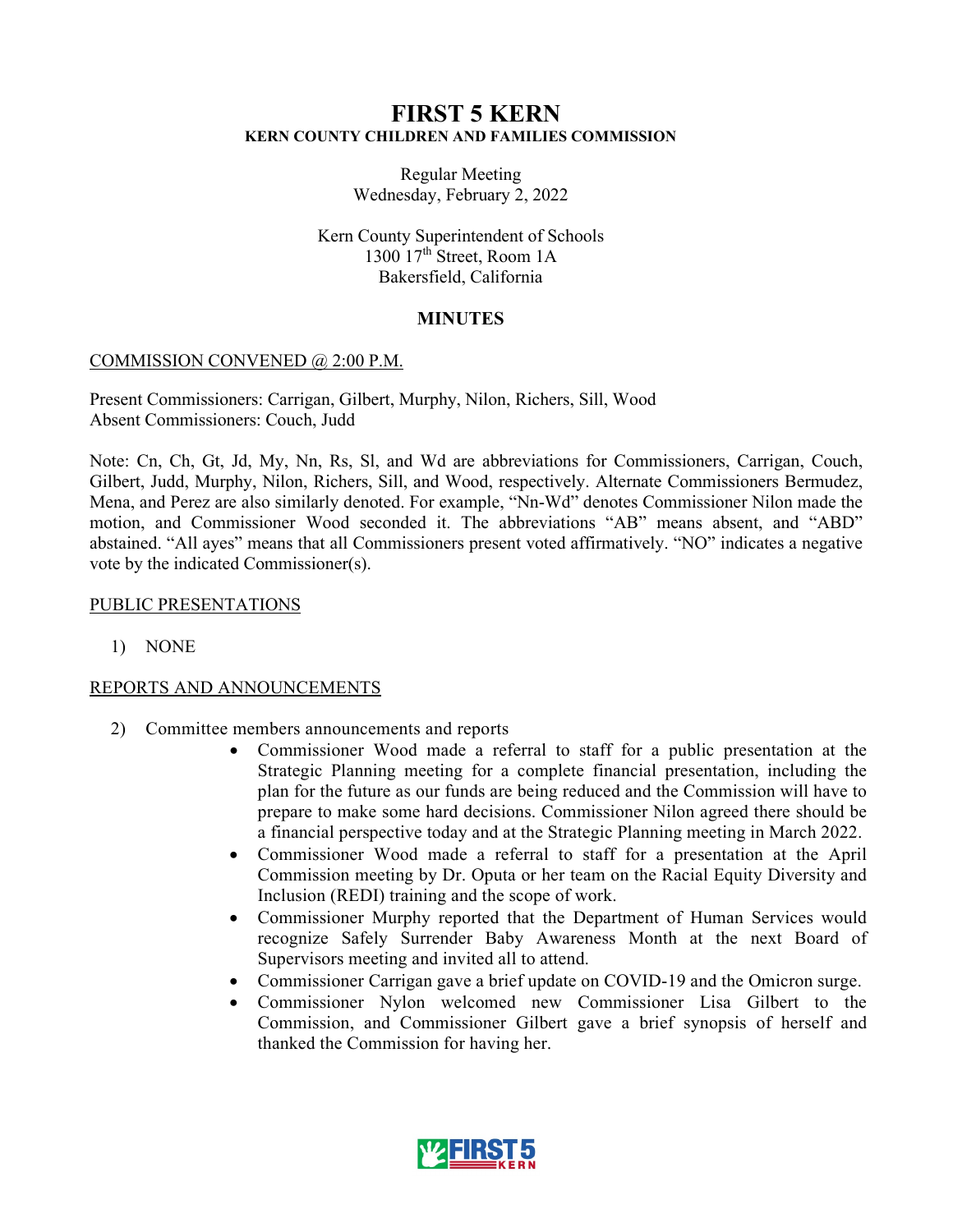- 3) Internal Strategic Planning and Alignment
	- Hector Gutierrez, Strategic Initiative Specialist, gave a PowerPoint presentation reporting on the internal staff discussions and the next steps out of these discussions identified by staff:
		- $\checkmark$  Have a series of discussions with the First 5 Commission, TAC, Community, First 5 Association, and First 5 California to help inform short-term/long-term strategic planning efforts and future priorities
		- $\checkmark$  Set aside intentional time to plan as an agency and include all staff
		- $\checkmark$  Begin to think about how we seek out community input for future funding cycle/priorities
		- $\checkmark$  Address fund balance realities
		- $\checkmark$  Strengthening, building, and mending relationships to support the work First 5 Kern is advancing
		- $\checkmark$  Leveraging our internal and external assets and identify what these are and capitalize on them as an organization
		- $\checkmark$  Focus on advocacy and systems change efforts to secure future funding and address sustainability
- 4) Executive Director's Report
	- Mr. Maier noted that Bryan Walters, Deputy County Counsel, was not physically present but connected by cell phone and listening in should he be needed.
	- Mr. Maier acknowledged Analy Martinez, Program Officer, who went through the U.S. Citizenship and Immigration Services, became a U.S. citizen yesterday, and we are all so proud of her.
	- Mr. Maier reported the First 5 Association and First 5 California are using search groups to hire new executive directors for Camille Maben, Executive Director, First 5 California, and Melissa Stafford Jones, Executive Director, First 5 Association of California.
	- Mr. Maier reported Dr. Nadine Burke Harris, California Surgeon General, is leaving her position at First 5 California as the Commission Chair.
	- Mr. Maier reported Senator Melissa Hurtado introduced SB 428, health care coverage that will cover ACEs.
	- Mr. Maier reported yesterday's virtual REDI workshop focused on microaggression, implicit bias, and unconscious bias. Mr. Maier also stated Dr. Oputa is working to provide the REDI scope of work as requested by Commissioner Wood.
	- Mr.Maier reported First 5 Kern has always been a big proponent of Safely Surrender Baby and noted from 2006 to the present, 90 babies have been saved. Mr. Maier stated he would be at the Bakersfield City Council meeting this evening for the Safely Surrender Proclamation.
	- Mr. Maier reported he would retire at the end of July 2022. Mr. Maier said he had scheduled an Executive Committee meeting for February 11, 2022, to discuss the recruitment process.

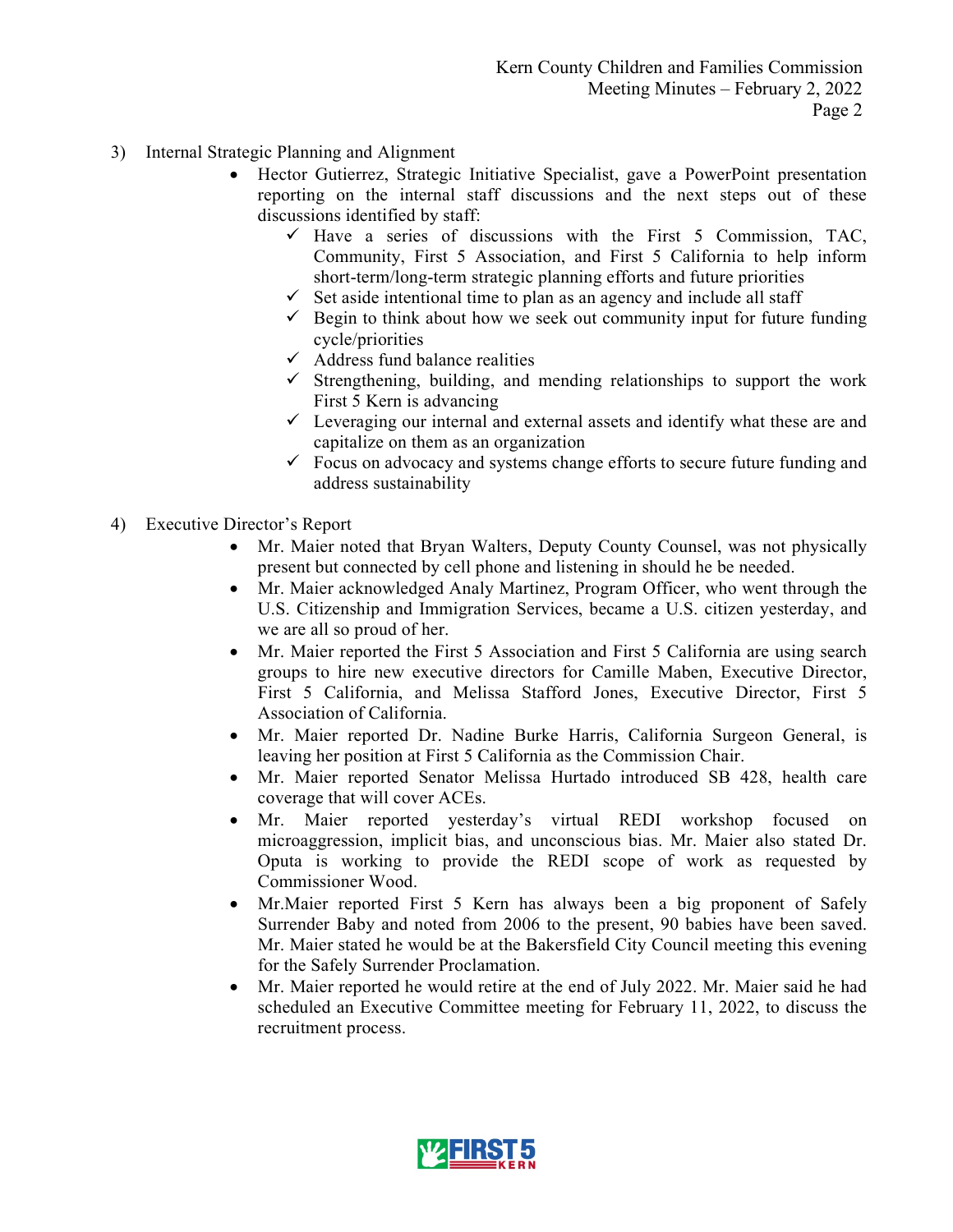#### SPECIAL PRESENTATIONS

- My-Sl My-Sl 5) First 5 Kern Annual Report FY 2020-21
- Ch, Jd-AB Ch, Jd-AB All Ayes All Ayes
- Jianjun Wang, PhD., Principal Investigator, California State University, Bakersfield, gave a PowerPoint presentation on the 39 service provider programs we support to justify the result-based accountability for the state's investment and responded to questions.

### ACTION ITEMS

 $My-S1$  6) Ch, Jd – AB Minutes of the Children and Families Commission meeting of October 6 and Children and

- All Ayes Families Special Commission meeting on October 27, 2021 – APPROVED
- Wd-Rs  $7)$ Ch, Jd-AB Nn - ABS 7) Change to Bylaws Governing Proposed Qualifications Nomination and Selection – ADOPT THE PROPOSED CHANGE TO ARTICLE IV, SECTION 4A OF THE BYLAWS AND DIRECT THAT THE BYLAWS BE REPRINTED AND DISTRIBUTED AS NECESSARY.
	- **MOTION TO HOLD ITEM OVER TO THE MEETING OF MARCH 2, 2022, SEEKING CLARITY FROM COUNTY COUNSEL ON THE VERBIAGE "SUBSTANTIAL TIES" REGARDING UPDATES TO THE BYLAWS.**
- $Wd-Rs$   $8)$ Ch, Jd-AB Nn - ABS 8) Committee Appointments – CHAIRPERSON MAKE AND COMMISSION APPROVE APPOINTMENTS OF COMMISSIONERS TO THE EXECUTIVE, TECHNICAL ADVISORY, BUDGET AND FINANCE, PERSONNEL, COMMUNITY OUTREACH AND COMMUNICATIONS, AND THE PROJECT REVIEW COMMITTEES.
	- **MOTION TO HOLD OVER TO THE MEETING OF MARCH 2, 2022, PENDING THE OUTCOME OF ITEM 7.**
- $Rs-My$  9) Ch, Jd-AB 9) First 5 Kern Annual Report FY 2020-21 – RECEIVED AND FILED
- All Ayes
- <sub>Wd-My</sub> 10) Professional Service Agreement with Mindful Data Solutions APPROVED THE Ch, Jd-AB All Ayes PROFESSIONAL SERVICE AGREEMENT WITH MINDFUL DATA SOLUIONS, LLC FOR A TERM OF FOURTEEN MONTHS, BEGINNING FEBRUARY 2, 2022, THROUGH APRIL 30, 2023 IN AN AMOUNT NOT TO EXCEED \$78,400; AUTHORIZED THE EXECUTIVE DIRECTOR TO NEGOTIATE AND EXECUTE THE AGREEMENT OR OTHER DOCUMENT(S) TO PROVIDE THE SERVICES DESCRIBED, SUBJECT TO APPROVAL BY COUNSEL AS TO FORM; AND AUTHORIZE THE EXECUTIVE DIRECTOR TO TAKE ANY OTHER ACTIONS NECESSARY TO IMPLEMENT THESE SERVICES.
- Gt-Sl 11) Resolution expressing appreciation to Commissioner Lucinda Wasson for her service to the Ch, Jd-AB All Ayes children and families of Kern County – ADOPTED RESOLUTION



Gt-Sl 12) Resolution expressing appreciation to Commissioner Dena Murphy for her service to the children Ch, Jd-AB All Ayes and families of Kern County – ADOPTED RESOLUTION